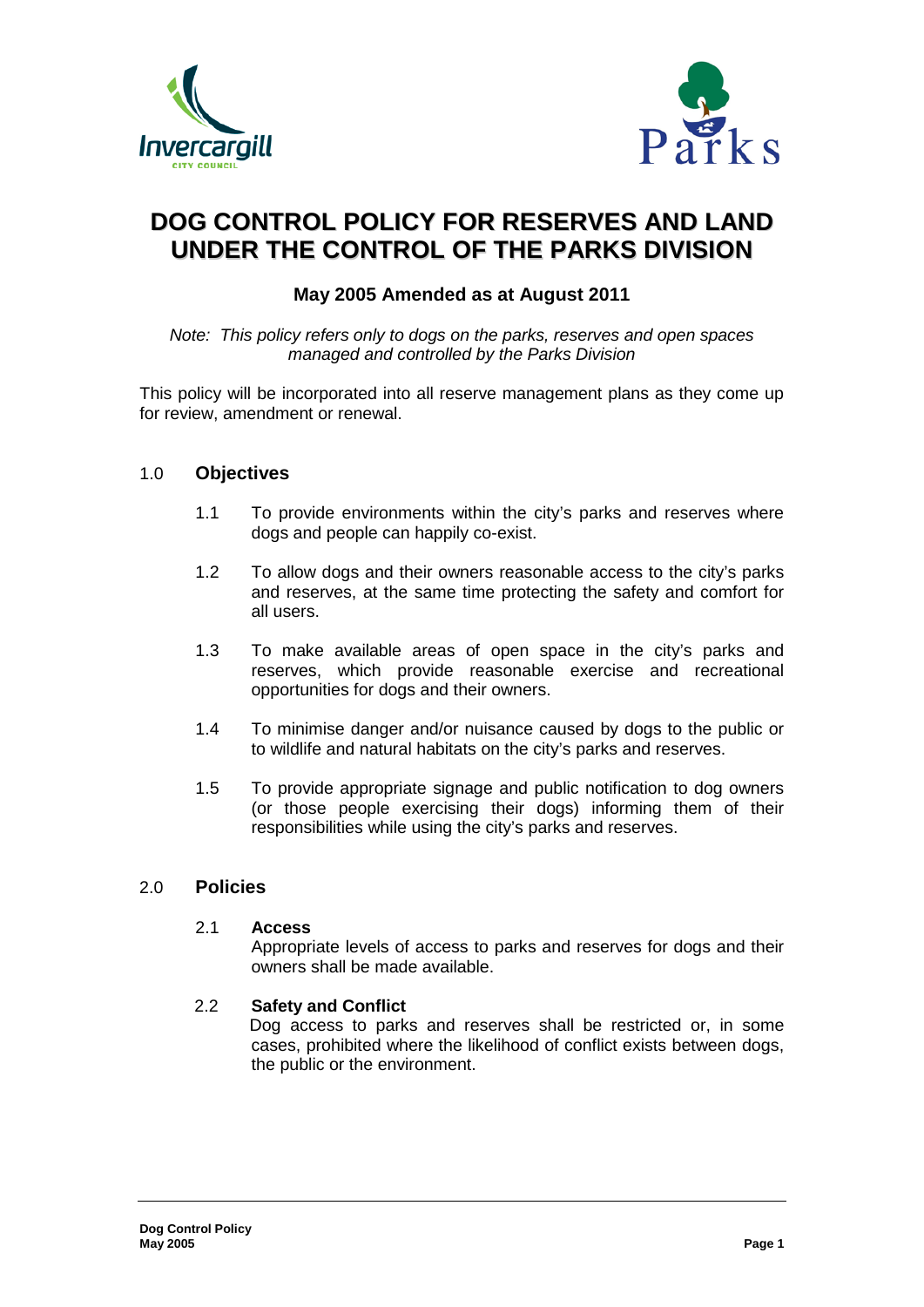# 2.3 **Exercise Areas**

Dog exercise areas shall be made available to provide sufficient opportunities for the needs of dogs in the city's parks and reserves.

# 2.4 **Signage and Education**

A review of the dog control signage on parks and reserves in the city shall be carried out with a goal of standardising and simplifying this. Opportunities for informing the public on dog control policies on parks and reserves, such as newsletters, media releases and advertising shall also be considered. Appropriate signage will be erected at various locations to assist dog owners in complying with this policy.

# 2.5 **Dog Fouling**

Every person, whose dog defecates on any city park or reserve, is required to remove the deposited faeces from the reserve area immediately or dispose of the material in a suitable receptacle.

# 2.6 **Responsibilities**

It is the responsibility of the person exercising the dog on the city's parks and reserves to ensure the dog is fully registered and that it complies with any other Council dog control bylaw.

# 2.7 **Enforcement**

Parks Division officers shall convey the agreed policies to dog owners when observing any offence. Enforcement will be via Council's dog control officers and, if necessary, by provision of the Reserves Act 1977, parks rangers and the introduction of bylaws.

# 3.0 **Definitions**

#### 3.1 **Dogs-on-a-Leash Areas**

Areas where dogs are required to be leashed at all times are –

All parks and reserves in the Invercargill City Council area, with the exception of areas classified as –

- dog-prohibited areas

- designated dog-exercise areas

Dogs-on-a-leash areas include all walking tracks on parks and all cemeteries and crematoria areas.

#### 3.2 **Dog-Prohibited Areas**

Areas where dogs are prohibited are –

- Anywhere within ten metres of any children's play equipment, including skateboard ramps and paddling pools
- The designated playing areas of all marked sports fields